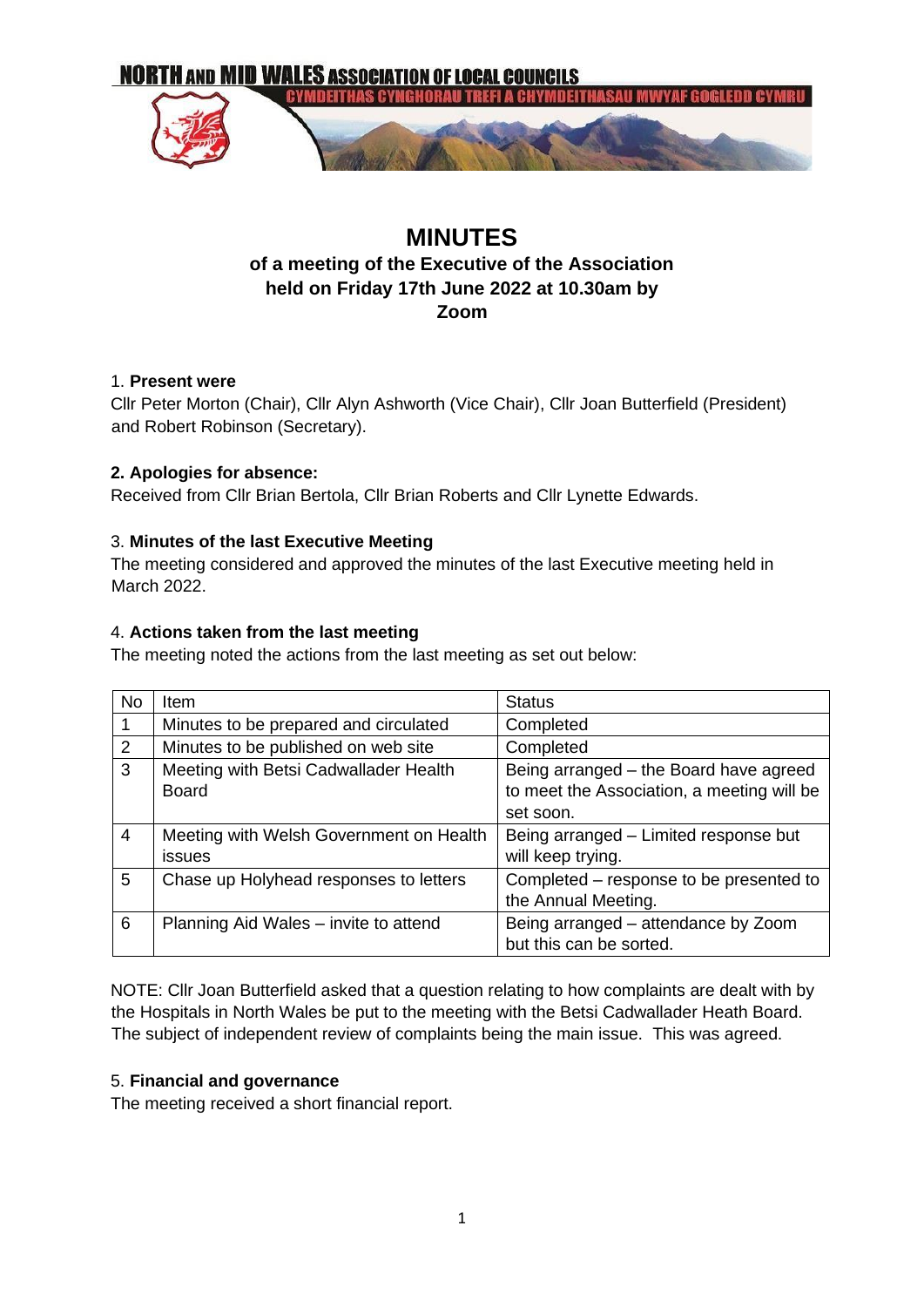# **NORTH AND MID WALES ASSOCIATION OF LOCAL COUNCILS**



#### 6. **Agenda for the Annual Meeting**

The meeting considered and approved the agenda for the Annual General Meeting 22d July 2022) see appendix A.

#### 7. **Agenda for Quarterly Meeting**

The meeting considered and approved the agenda for the next quarterly meeting  $22^{nd}$  July 2022) see appendix B.

#### 8. **Poverty in community areas**

The meeting considered what actions a town or community council are or could be doing to help poverty created by the current crisis. Those who are working but on lower incomes (often worse off than those on benefits). Due to the importance of this item it is to be included on the next quarterly meeting agenda on 22<sup>nd</sup> July.

#### 9. **Date of next meeting**

To note the date of the next meeting being Friday 23rd September 2022 at 10.30am by Zoom.

# **APPENDIX A**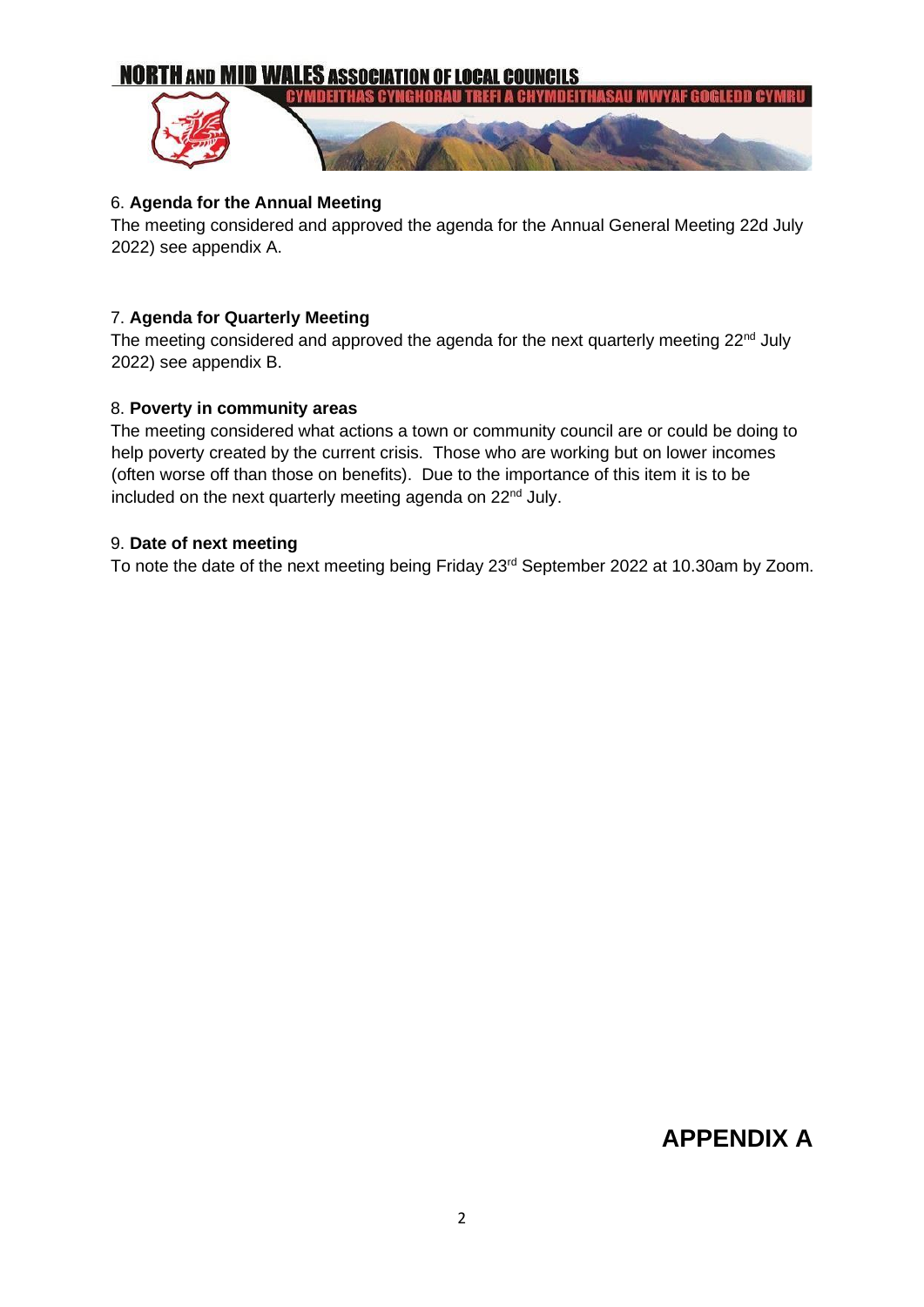

# **AGENDA**

# for the annual meeting of the **Association** to be held on **Friday 22nd July 2022 at 10.30am to be held at 1891**

# **1. Welcome**

To receive a welcome from the Chair to the meeting.

# **2. Record of attendance**

To record a record of attendance and to receive any apologies for absence.

# **3. Minutes of the last Full Association Meeting**

To approve the minutes of the last full Association meeting held in July 2021 (issued with agenda)

# **4. Election of Chair for the ensuing year**

To elect a chair for the ensuing year. (Nomination forms sent out with agenda – to be returned to the Secretary no later than 12<sup>th</sup> July 2022).

If there are no nominations received by the due dates notations maybe taken from the floor.

# **5. Presentation to outgoing chair**

The new chair to make a presentation to the outgoing chair.

# **6. Vice Chair for the ensuing year**

To elect a vice chair for the ensuing year. (Nomination forms sent out with agenda) to be returned to the Secretary no later than  $12<sup>th</sup>$  July 2022).

If there are no nominations received by the due dates notations maybe taken from the floor.

# **7. Election of a Secretary/Treasurer**

To elect a secretary/treasurer for the ensuing year**.** (Nomination forms sent out with agenda) - to be returned to the Secretary no later than  $12<sup>th</sup>$  July 2022).

If there are no nominations received by the due dates notations maybe taken from the floor.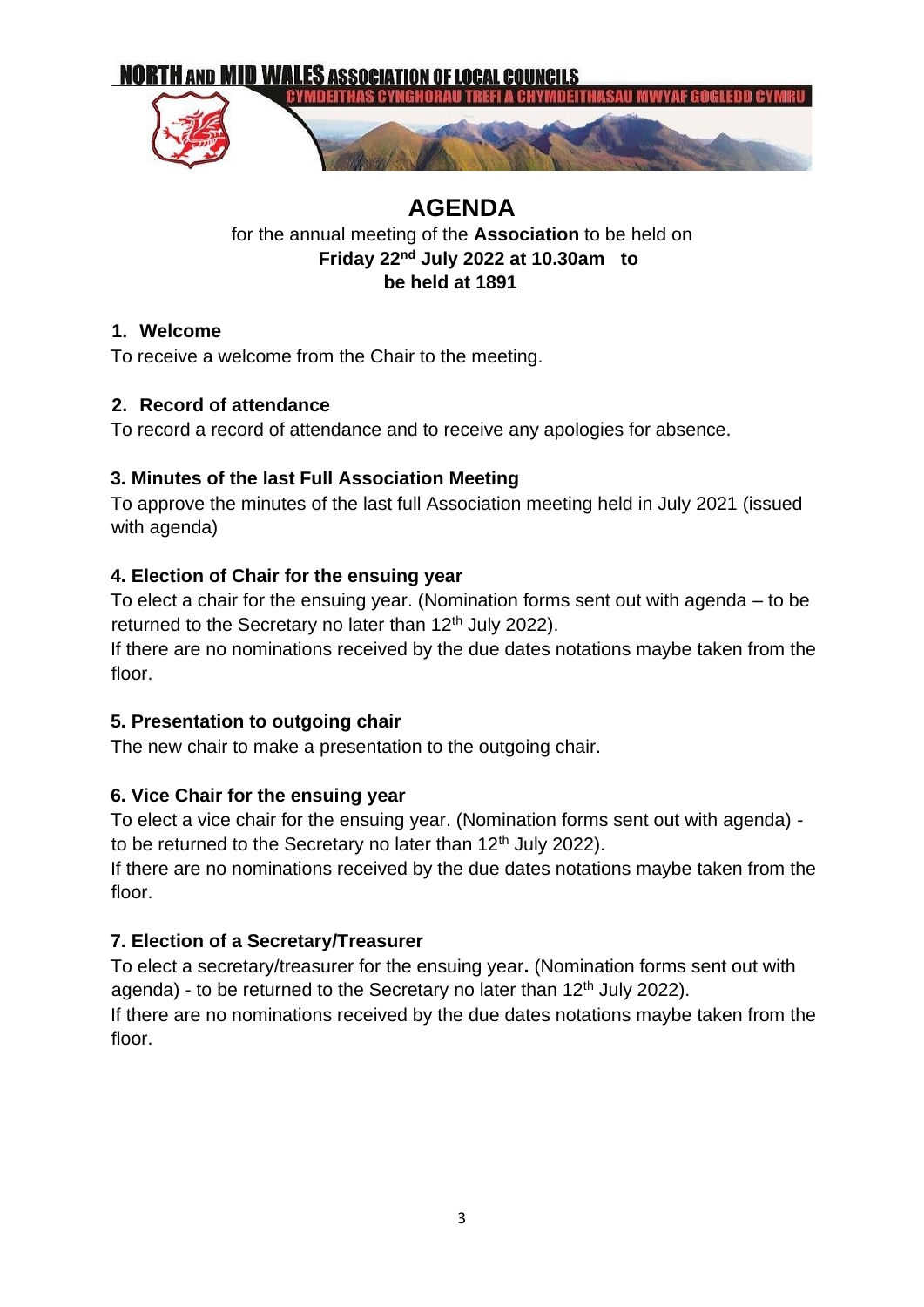

# **8. Election of a President**

To elect a president for the ensuing council term until the Annual Meeting in July 2027. (Nomination forms sent out with agenda) - (nomination forms sent out with agenda) - to be returned to the Secretary no later than 12<sup>th</sup> July 2022). If there are no nominations received by the due dates notations maybe taken from the floor.

# **9. Financial Report & Annual Accounts**

To receive the annual accounts for approval – see appendix 1. To appoint an auditor for the ensuing year.

# **9. Annual fees**

To consider the annual fees for the ensuing year:

| Heading                           | Current | Proposed |
|-----------------------------------|---------|----------|
| Larger Council (pop 10,000 plus)  | £90     | £100     |
| Medium Council (pop 5,000 plus)   | £65     | £75      |
| Smaller Council (pop under 5,000) | £50     | £60      |
|                                   |         |          |
| Meals                             | £16     | £ጋበ      |

To consider the budget presented for the ensuing year as set out below:

| Membership fees          |        | £1,880 |
|--------------------------|--------|--------|
| Room hires               | £200   |        |
| Insurances               | £80    |        |
| Secretary                | £1,200 |        |
| <b>Banking provision</b> | £120   |        |
| Website                  | £90    |        |
| Other                    | £50    |        |
| Total                    |        | £1740  |
| <b>Balance</b>           |        | £140   |

# **10. Dates of future meetings**

To consider and approve the schedule of dates for 2022-2023. To consider venues for each meeting.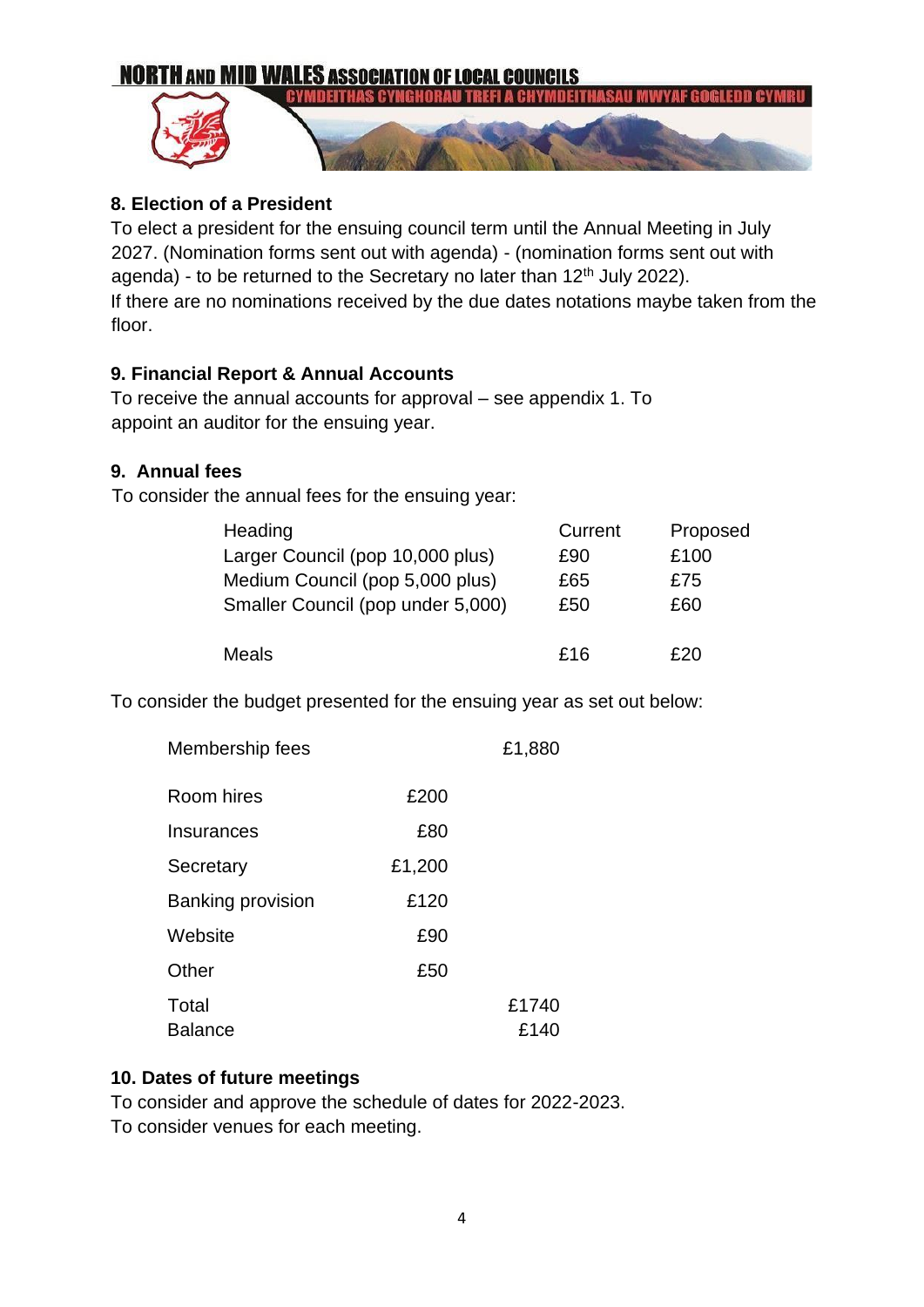

# **Quarterly Meetings**

Friday 21st October 2022 Friday 20<sup>th</sup> January 2023 Friday 21st April 2023 Friday 21st July 2023 at Connah's Quay

Meetings start at 10.30am and will be in person.

### **Executive Meetings**

| Friday | 23rd September 2022           |
|--------|-------------------------------|
| Friday | 9 <sup>th</sup> December 2022 |
| Friday | 17th March 2023               |
| Friday | 16th June 2023                |

Meetings start at 10.30am and will by Zoom until restrictions allow.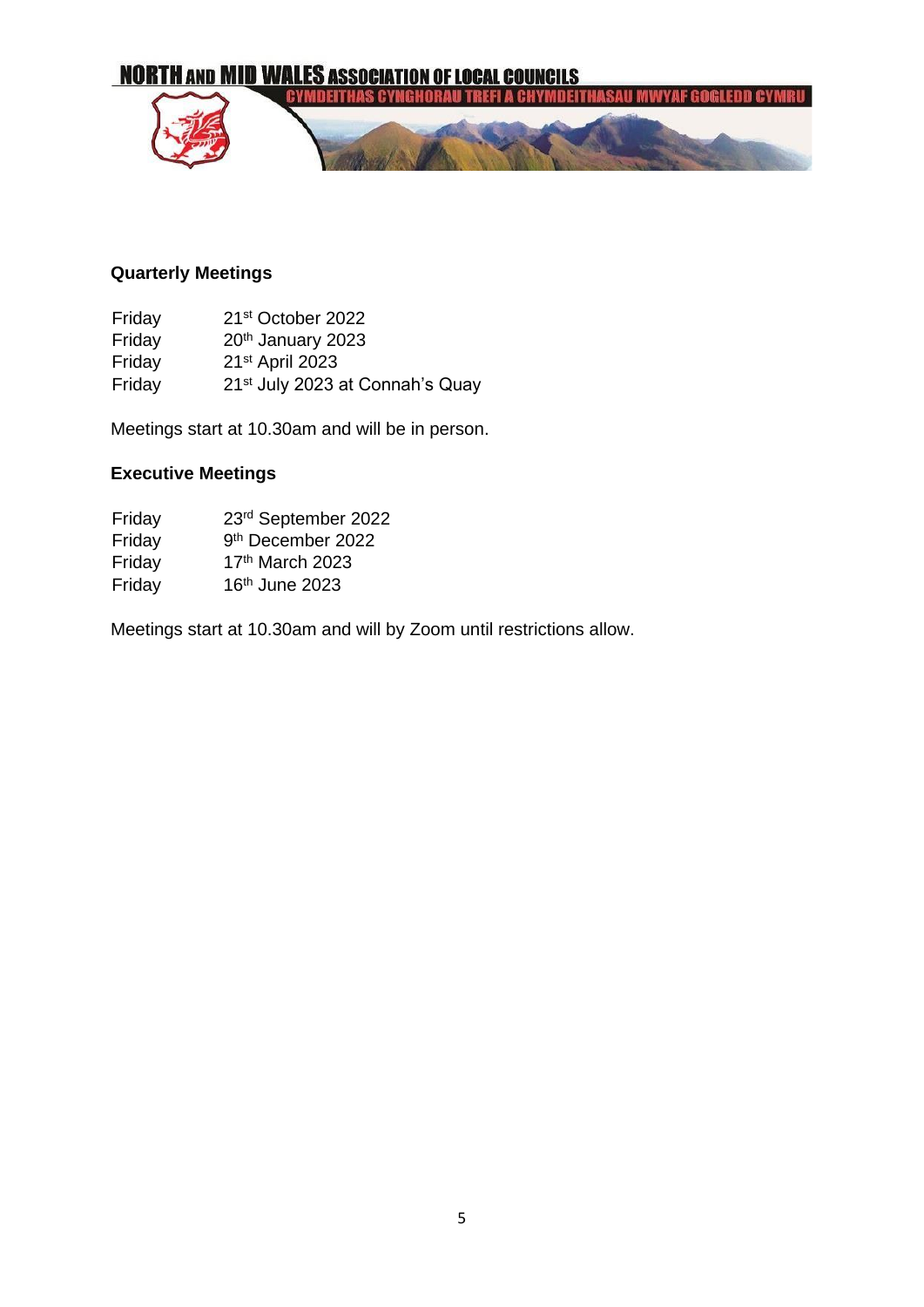

**APPENDIX 1** 

# **NORTH AND MID WALES ASSOCIATION OF LOCAL COUNCILS ANNUAL ACCOUNTS – to 31st March 2022**

| <b>INCOME</b>       |         |
|---------------------|---------|
| Membership          | 1390.00 |
| Meals income        | 50.00   |
| Interest            | 0.00    |
| Debtors             | 0.00    |
| Fees from last year | 0.00    |
| Other               | 0.00    |
| <b>TOTAL</b>        | 1440.00 |

#### EXPENDITURE

| Meals          | 0.00         |
|----------------|--------------|
| Expenses       | 0.00         |
| Administration | 1200.00      |
| Bank charges   | 0.00         |
| Gavel          | <u>61.95</u> |
| Web hosting    | 0.00         |
| Web site       | 172.00       |
| Translation    | 0.00         |
| Other          | 240.00       |
| TOTAL          | 1673.95      |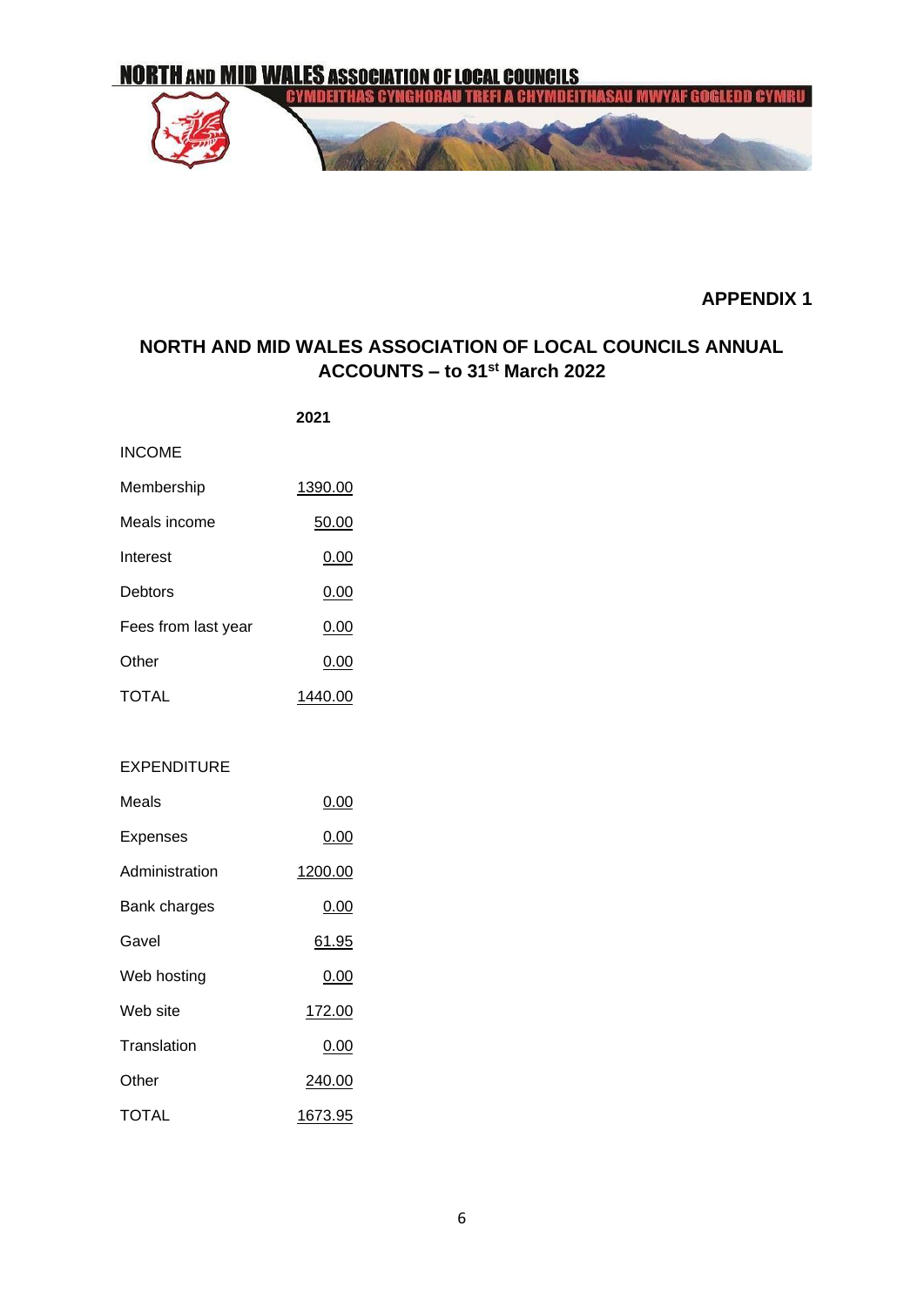# **NORTH AND MID WALES ASSOCIATION OF LOCAL COUNCILS**

| THAS CYNGHORAU TREFI A CHYMDEITHASAU MWYAF GOGLEDD CYMRU ( |
|------------------------------------------------------------|
|                                                            |
|                                                            |
|                                                            |

BALANCE <u>-233.95</u>

# **BALANCE SHEET**

**Assets** 

| <b>General Funds</b>  | 6129.69   |
|-----------------------|-----------|
| Income/Expend<br>Acct | $-233.95$ |
| Total                 | 5895.74   |

#### **Represented by**

Bank account **5895.74**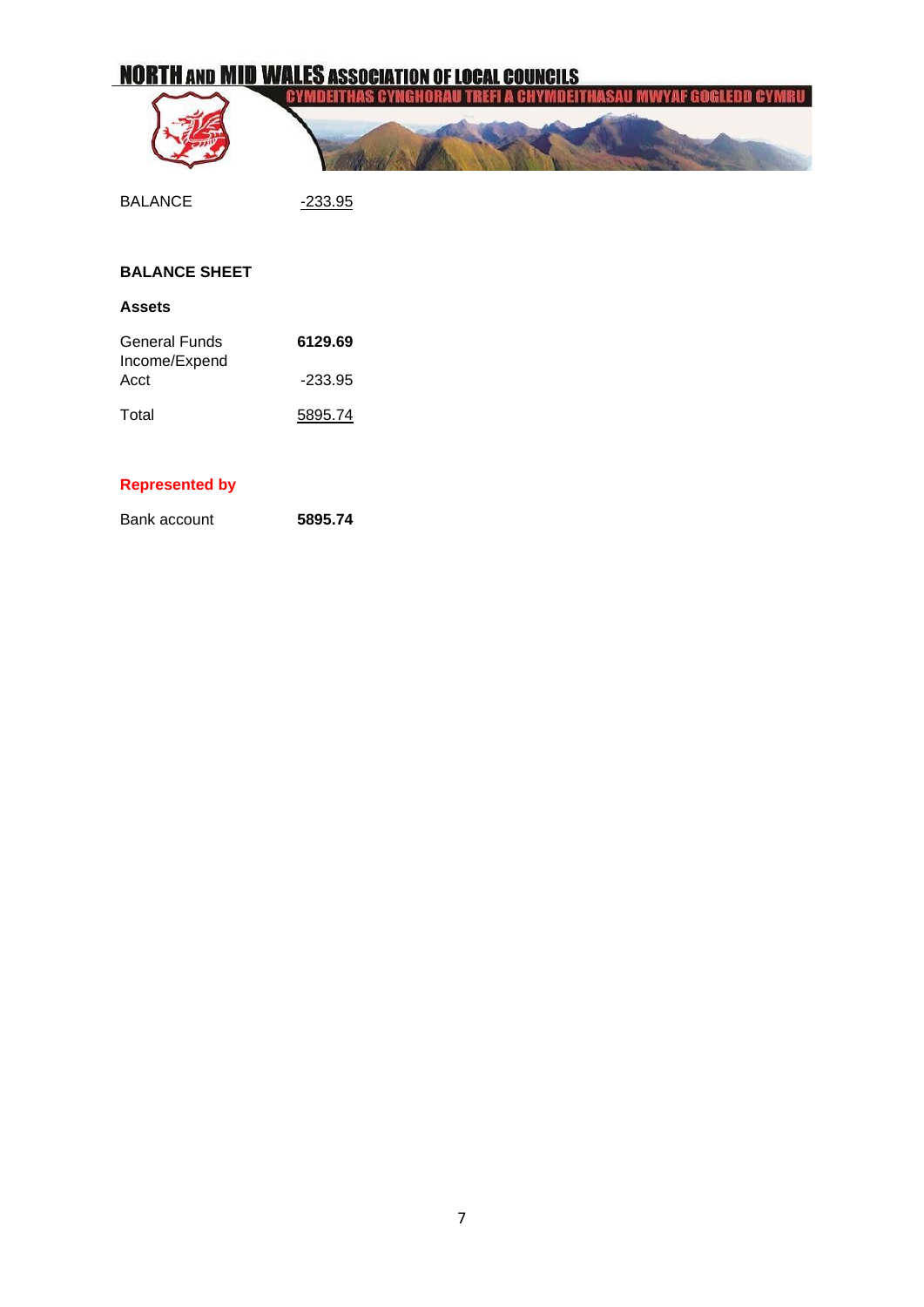

# **APPENDIX B**

# **AGENDA**

# **For a meeting of the Quarterly of the Association to be held on Friday 22nd July 2022 starting at 11am. immediately following the Annual Meeting**

### **1. Record of attendance**

To record attendance and any apologies for absence.

### **2. Minutes of the last Quarterly Meeting**

To consider and approve the minutes of the last meeting held in April 2022.

### **3. Planning Aid Wales**

A presentation by Planning Aid Wales to Planning and Local Councils.

### **4. Actions taken from the last meeting**

To note the actions from the last meeting as set out below:

| <b>No</b> | Item                                           | <b>Status</b>                                                                                        |
|-----------|------------------------------------------------|------------------------------------------------------------------------------------------------------|
|           | Minutes to be prepared and circulated          | Completed                                                                                            |
| 2         | Minutes to be published on web site            | Completed                                                                                            |
| 3         | Meeting with Betsi Cadwallader Health Board    | Being arranged - the Board<br>have agreed to meet the<br>Association, a meeting will<br>be set soon. |
| 4         | Meeting with Welsh Government on Health issues | Being arranged - Limited<br>response but will keep trying.                                           |
| 5         | Chase up Holyhead responses to letters         | Completed – response to be<br>presented to the Annual<br>Meeting.                                    |
| 6         | Planning Aid Wales - invite to attend          | Being arranged - attendance<br>by Zoom but this can be<br>sorted.                                    |

# **4. Poverty in local communities**

To consider a short report from the Secretary on the subject. To receive a statement from Cllr Joan Butterfield (president). To consider what each council might be doing and what might be done locally to help.